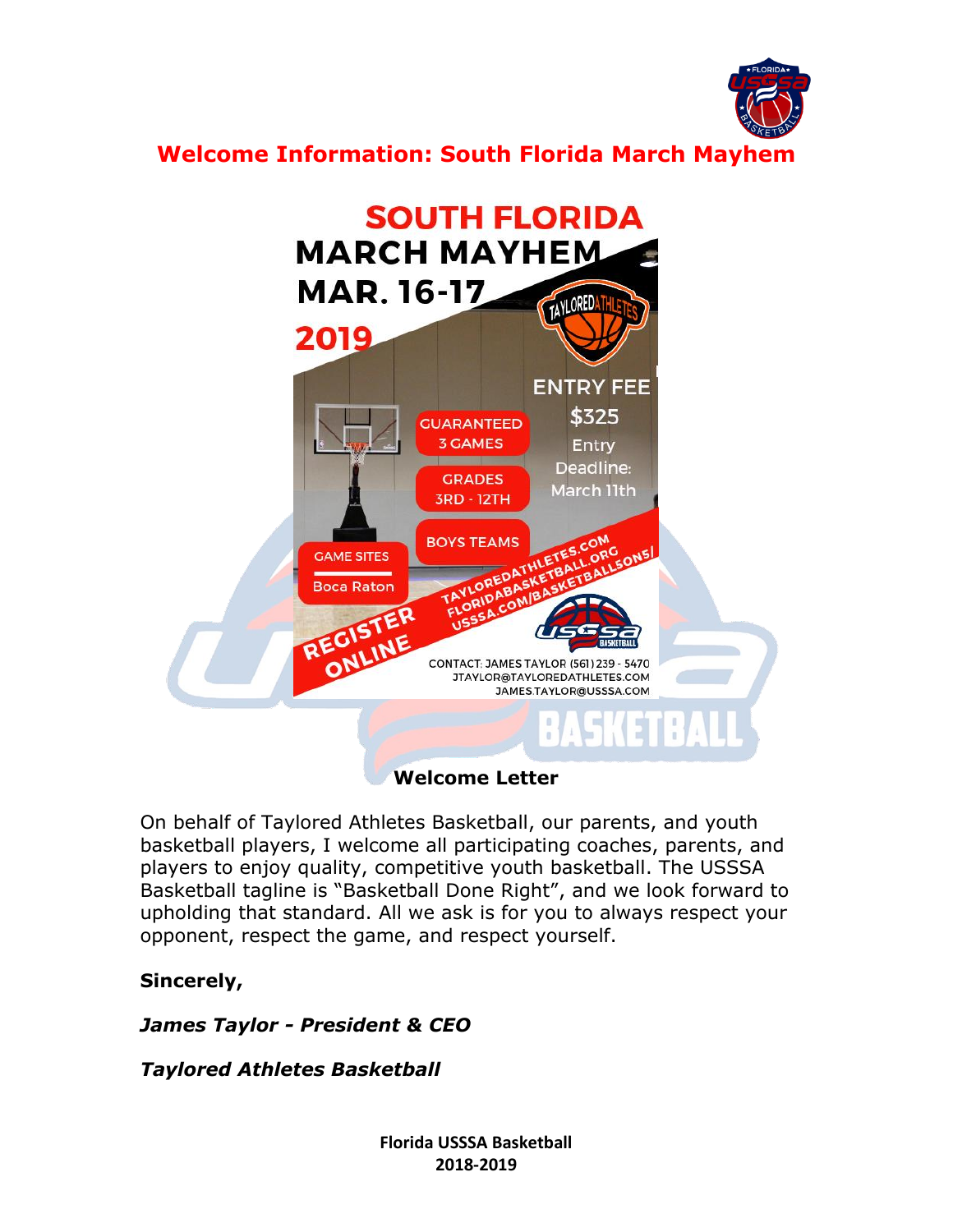

### **Coach & Spectator Entry**

#### **SPECTATOR FEES**

The daily adult price is \$10.00/day The child price is \$5.00/day (Children 5 and under are free). Daily tickets are valid for all gymnasiums for that day only. Coaches DO NOT get in free. Coaches without a current FCBC e-card will be required to pay the daily rate.

#### **COACHES CARDS**

FCBC electronic cards are **MANDATORY** for all coaches. Coaching will NOT be allowed unless FCBC Cards are shown at each game venue and the coach has a coaching wristband on for the weekend. There will be NO exceptions to this rule. Please do NOT enter your team unless you have a coach who has been cleared through FCBC. FCBC membership must be submitted at least 6 days before scheduled tournament. FCBC membership link is provided below:

[http://www.forcoachesbycoaches.org](http://www.forcoachesbycoaches.org/)

#### **COACHING ATTIRE**

The mandated coaching attire ensures a professional appearance. Please refrain from coaching in basketball shorts, jeans, open toe shoes, tank tops, hats, sweatpants, etc. The USSSA and Taylored Athletes would appreciate the following coaching attire: Collared Shirts

Khaki Slacks/Khaki Style Shorts

#### **Schedule**

#### **SCHEDULE & REAL TIME SCORES**

DO NOT call for seeding or scores; both are viewable via mobile app or web. Check schedule DAILY for changes up until Friday, March 15th at 7:00 PM. Teams will be called if changes are made after 7:00 PM on Friday.

#### **AWAY TEAM VS. HOME TEAM**

Home teams are the second team listed in the USSSA Basketball App. Home teams will wear white jerseys.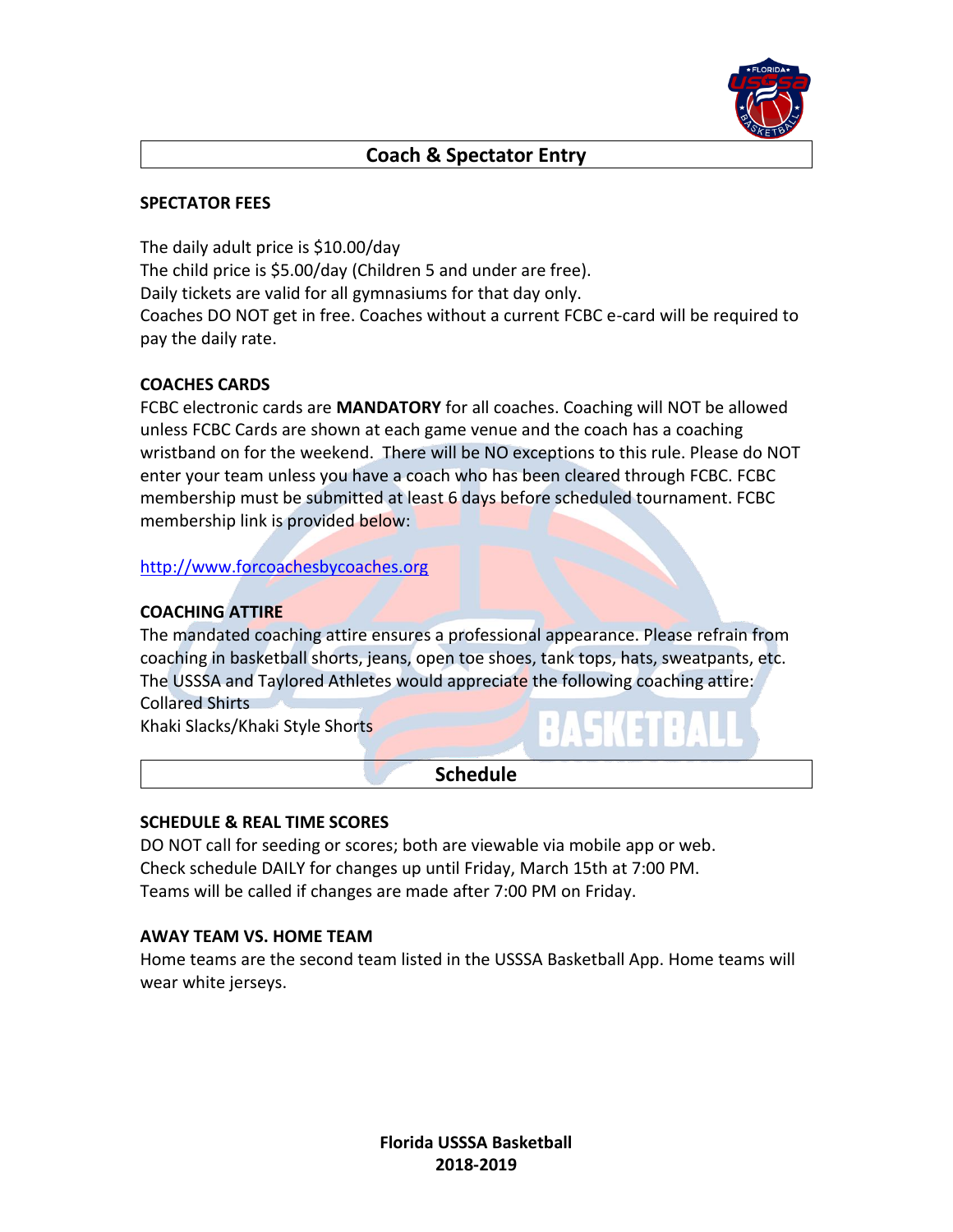

Q



#### Sat. Jan 20, 2018 - 8:30 AM EST

Calvary Christian Academy - Court 1

**Ball4Lyfe Green Away FC Press Home** 6th Grade Boys - Pool A

### **Venues & Check-In**

#### **GYM LOCATION(S)**

**Grandview Preparatory School (GVP)** 336 Spanish River Blvd, Boca Raton, FL 33431

#### **Deerfield Beach High School**

910 Buck Pride Way, Deerfield Beach, FL 33441

#### **CHECK-IN LOCATION**

### **Grandview Preparatory School (GVP)**

336 Spanish River Blvd, Boca Raton, FL 33431 Saturday Morning 10am – 3pm

### **CHECK-IN OPTIONS**

#### Option 1:

Mobile Check-In: If you have no changes to your roster and EVERY player has been approved with a 2019 USSSA Stamp you will receive credit for check-in after you send a photo of your entire roster via cell pic to James Taylor (561) 239-5470, by Friday March 15th @ 7:00 PM. Rosters received after the deadline will NOT be accepted. You will receive a confirmation "ROSTER RECEIVED." If you don't receive a confirmation your roster wasn't received. Please re-submit. Rosters must be clearly visible.

#### Option 2:

Personal Check-in: Players who have not been cleared with 2019 USSSA Stamp MUST be physically present for check-in. Please refer to the welcome letter for detailed instructions for check-in. Failure to check in will result in forfeiture of all games. All required documents are mandatory for eligibility. The welcome letter will provide you with all the information.

If your schedule permits, it is mandatory to check-in prior to your 2nd game. CHECK-IN TIMES WILL BE ENFORCED, NO CHECK-IN OUTSIDE OF DESIGNATED TIMES. \*\*\* If you do not check-in you will forfeit all games and any and all lose participation points for games won.\*\*\*

> **Florida USSSA Basketball 2018-2019**